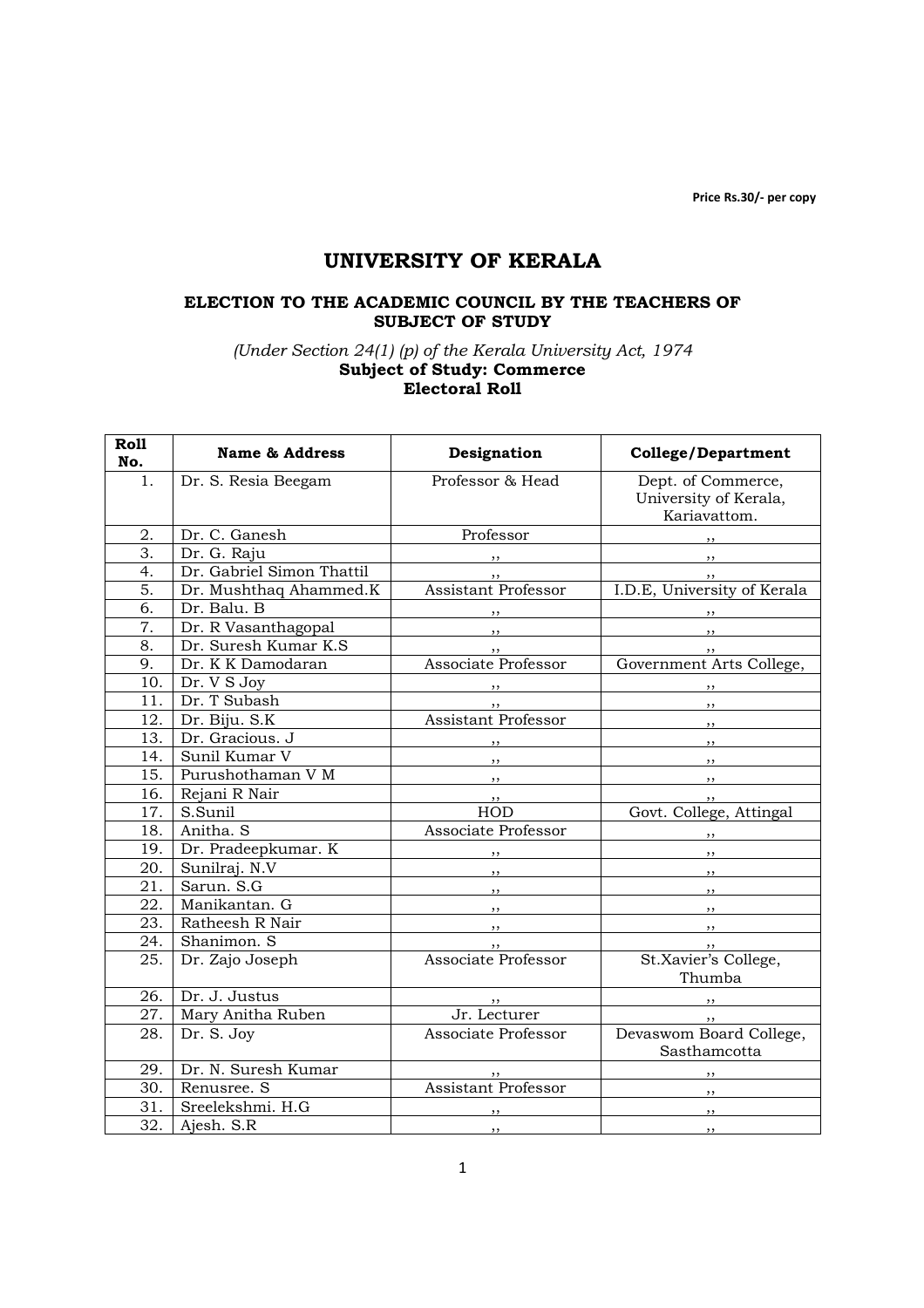| 33. | Ajayan Thankayan          | $\rightarrow$                                       | $\cdots$                                            |
|-----|---------------------------|-----------------------------------------------------|-----------------------------------------------------|
| 34. | S. Suresh Kumar           | Associate Professor                                 | TKM College of Arts &<br>Science, Kollam            |
| 35. | Ruksana Sulthana. A.H     | Assistant Professor                                 | $\overline{\phantom{a}}$                            |
| 36. | Shyni Salam               | $, \,$                                              | $\overline{\phantom{a}}$                            |
| 37. | Firozkhan. A              | $\overline{\phantom{a}}$                            | $\overline{\phantom{a}}$                            |
| 38. | Thanseena Bai. R          | $\overline{\phantom{a}}$                            | $\overline{\phantom{a}}$                            |
| 39. | Shehnaz. S.R              |                                                     | $\overline{\phantom{a}}$                            |
| 40. | Ambily. C. R              | <b>Assistant Professor</b>                          | St. Stephen's College,<br>Pathanapuram              |
| 41. | Maja K Koshy              |                                                     | $\overline{\phantom{a}}$ , $\overline{\phantom{a}}$ |
| 42. | Ansu Susan Jacob          |                                                     | $, \, \,$                                           |
| 43. | Dr. R. Ambikadevi         | Associate Professor                                 | NSS College, Nilamel                                |
| 44. | Dr. Dileep. A.S           | Assistant Professor                                 | $,$ , $-$                                           |
| 45. | Ratheesh R.J              | $, -$                                               | $, \, \,$                                           |
| 46. | Saritha                   | $\overline{\phantom{a}}$ , $\overline{\phantom{a}}$ |                                                     |
| 47. | Manesh. S                 |                                                     | $\overline{\phantom{a}}$                            |
| 48. | Vidhu. V.L                | , ,                                                 | $\overline{\phantom{a}}$ ,                          |
| 49. | Berny B Raj               | Assistant Professor                                 | Sree Narayana College for                           |
|     |                           |                                                     | Women, Kollam                                       |
| 50. | Anuji. S                  |                                                     | $\mathbf{z}$                                        |
| 51. | Ganga. M.R                | $, \, \,$                                           | $\overline{\phantom{a}}$                            |
| 52. | Dr. Rita Latha D'Coutho   | Associate Professor                                 | St.Joseph's College for<br>Women, Alappuzha         |
| 53. | Dr. Suleena. V. S         |                                                     | $, -$                                               |
| 54. | Jini Mathew               | Assistant Professor                                 | $\overline{\phantom{a}}$                            |
| 55. | Usha. A. A                | Assistant Professor                                 | $, \, \,$                                           |
| 56. | Hashim. M                 | <b>Assistant Professor</b>                          | Mannania College of Arts &<br>Science, Pangode      |
| 57. | Asseem. J                 | $, \, \, \cdot$                                     | $, \, \, \cdot$                                     |
| 58. | Mumthas. S                | $, \cdot$                                           | , ,                                                 |
| 59. | Jasmin. J                 | $, \,$                                              | $, \, , \,$                                         |
| 60. | Dr. P. Ezreth             | $, \,$                                              | ,,                                                  |
| 61. | Shijina A.S               | ,,                                                  | ,,                                                  |
| 62. | Dr. Joseph James. V       | Associate Professor                                 | Fatima Mata National<br>College, Kollam             |
| 63. | Dr. Valsalachandran. K    | , ,                                                 |                                                     |
| 64. | Catherine E Pereira       | Jr. Lecturer                                        | , ,                                                 |
| 65. | Dr. P.N. Shaji            | Associate Professor                                 | Sree Narayana College,<br>Cherthala                 |
| 66. | Babu. K.K                 | Assistant Professor                                 | ,,                                                  |
| 67. | Bindu. C                  |                                                     | ,,                                                  |
| 68. | S. Sajitha                | Assistant Professor                                 | Sree Narayana College,<br>Punalur                   |
| 69. | K.S. Kavitha              | ,,                                                  | $, \,$                                              |
| 70. | Dr. Sajeev. V.P.          | Associate Professor                                 | Bishop Moore College,<br>Mavelikkara                |
| 71. | Dr. Varghese Annie Kurien | ,,                                                  | ,,                                                  |
| 72. | Ashish Varghese           | Assistant Professor                                 | ,,                                                  |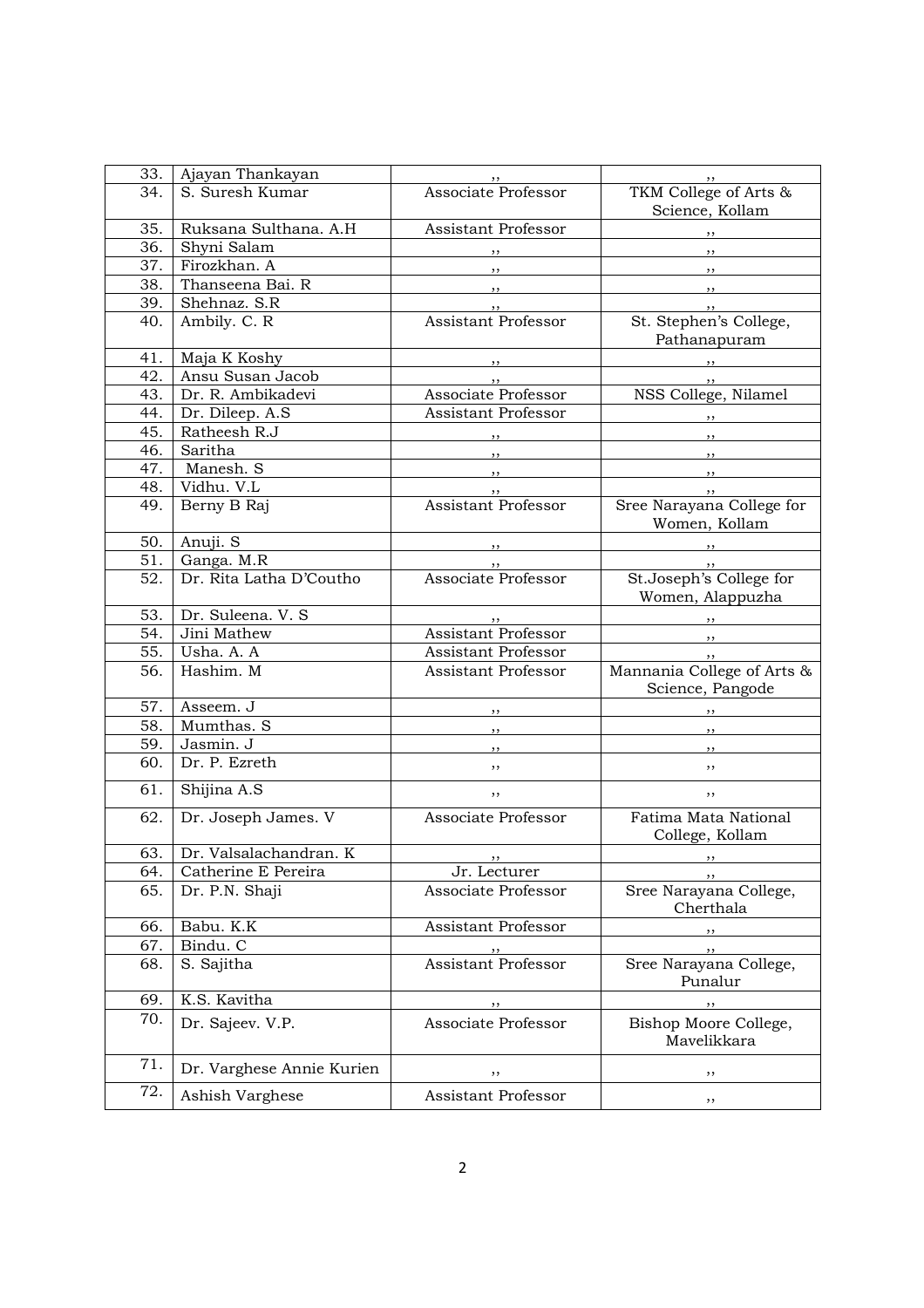| 73.  | Abdul Kalam Azad. A               | <b>Assistant Professor</b> | MSM College,<br>Kayamkulam                         |
|------|-----------------------------------|----------------------------|----------------------------------------------------|
| 74.  | Ashidha. M                        | , ,                        | ,,                                                 |
| 75.  | Bindhya M.S.                      | ,,                         | ,,                                                 |
| 76.  | Shamna                            | , ,                        | , ,                                                |
| 77.  | Sony P John                       | ,,                         | ,,                                                 |
| 78.  | Sreeja Devi. V.M                  | ,,                         | ,,                                                 |
| 79.  | Swapna K Cherian                  | ,,                         | ,,                                                 |
| 80.  | Abdul Nizar. A                    | ,,                         | ,,                                                 |
| 81.  | Chandrasekharan Pillai            | Associate Professor        | ,,                                                 |
| 82.  | Dr. Basheer. A                    | ,,                         | ,,                                                 |
| 83.  | Dr. Suresh Babu. B                | ,,                         | ,,                                                 |
| 84.  | Krishnaveni. S                    | Assistant Professor        | KNM Govt. Arts & Science<br>College, Kanjiramkulam |
| 85.  | Dr. Rani. L                       |                            | , ,                                                |
| 86.  | Thushara. R.V                     |                            | ,,                                                 |
| 87.  | Dr. V. Anil Prasad                | Associate Professor        | B.J. M. Govt. College,<br>Chavara                  |
| 88.  | Dr. Sreevidya. P.V                | Assistant Professor        | $\overline{\phantom{a}}$                           |
| 89.  | Dr. A.D. Rajeev Kumar             | , ,                        | $\overline{\phantom{a}}$                           |
| 90.  | Jithendran. S                     | $\overline{\phantom{a}}$   | $\overline{\phantom{a}}$                           |
| 91.  | Dr. Biju. T                       | $\overline{\phantom{a}}$   | $\overline{\phantom{a}}$                           |
| 92.  | Ruby. S                           | $, \,$                     | $, \, \,$                                          |
| 93.  | Dr. Binu. R                       | ,,                         | ,,                                                 |
| 94.  | Anzer. R. N                       | <b>Assistant Professor</b> | Govt. College,<br>Nedumangad                       |
| 95.  | Nazeem A                          | $, \,$                     | ,,                                                 |
| 96.  | Indurajani R                      | $, \,$                     | , ,                                                |
| 97.  | Reena Kumari D                    | , ,                        | , ,                                                |
| 98.  | Vijayan K                         | , ,                        | , ,                                                |
| 99.  | Sujan Kumar K G                   | , ,                        | $, \,$                                             |
| 100. | Dr. Rajesh T                      | , ,                        | $, \,$                                             |
| 101. | Dr. Biju A V<br>Dr. U. Nazarudeen | , ,                        | , ,<br>Iqbal College,                              |
| 102. |                                   | Principal                  | Peringammala                                       |
| 103. | M. Jalaludeen                     | Associate Professor        | $, \, \cdot$                                       |
| 104. | Dr. U. Abdul Khalam               | , ,                        | $, \,$                                             |
| 105. | Dr. J.S. Sudhir                   | $, \, \,$                  | $, \, \,$                                          |
| 106. | Dr. V. Jayaraju                   | $, \,$                     | $, \,$                                             |
| 107. | Dr. Kumari. V. K. Shyni           | Assistant Professor        | , ,                                                |
| 108. | Prof. Smita Kochummen             | H.O.D                      | St.Cyril's College, Adoor                          |
| 109. | Prof. Shiny Kochummen             | Assistant Professor        | $, \, \, \cdot$                                    |
| 110. | Dayana Sajjanan                   | Assistant Professor        | Sree Narayana College,<br>Kollam                   |
| 111. | Anil Raj.V                        | $, \,$                     | $, \, \cdot$                                       |
| 112. | Parvathy Nand                     | ,,                         | ,,                                                 |
| 113. | Anisha.U                          | , ,                        | , ,                                                |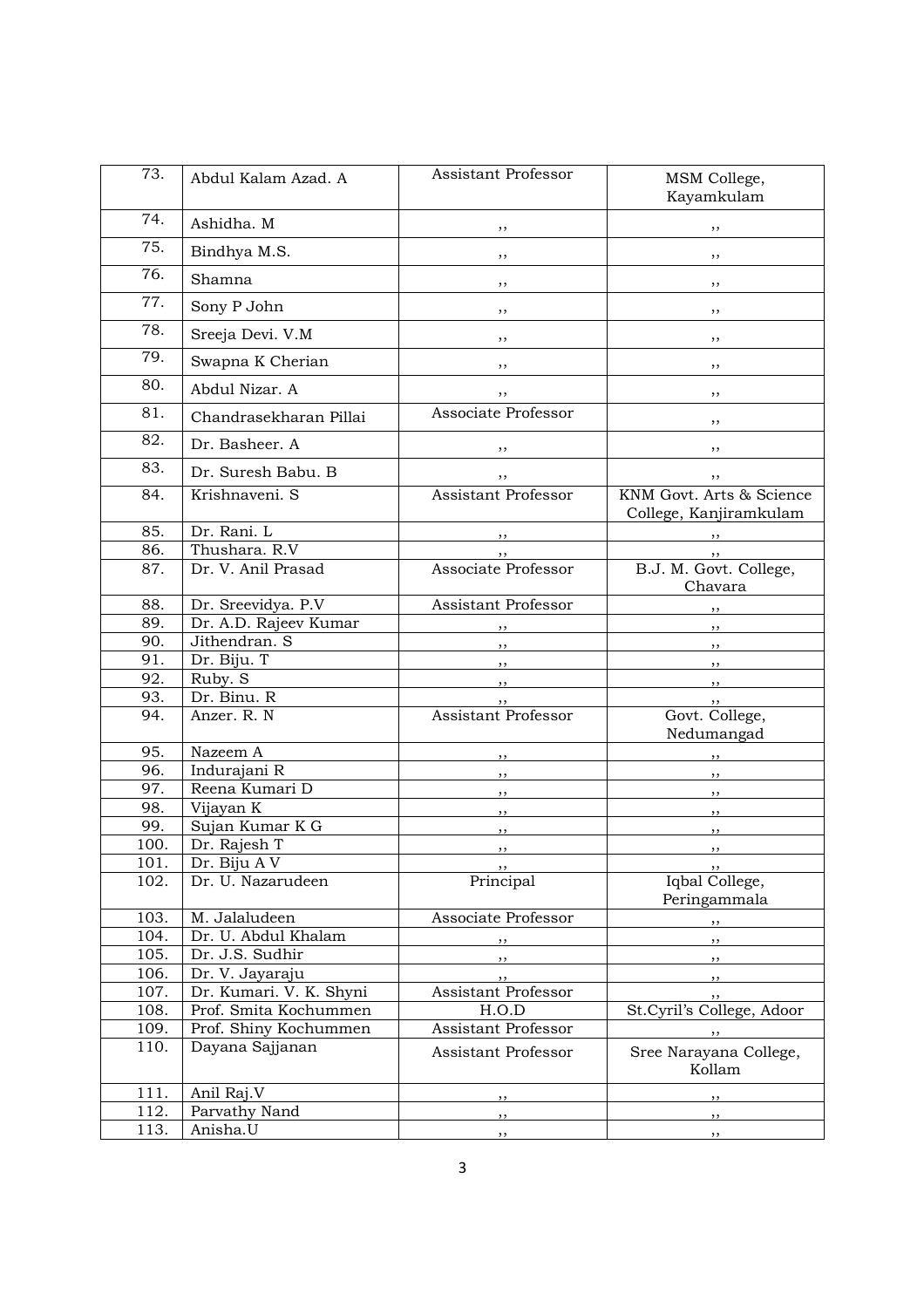| 114.               | Anup Arjun Bahuleyan | $, \,$                                              | $, \,$                                                                                                                                                                                                                                                                                                                                                                                                                                                                     |
|--------------------|----------------------|-----------------------------------------------------|----------------------------------------------------------------------------------------------------------------------------------------------------------------------------------------------------------------------------------------------------------------------------------------------------------------------------------------------------------------------------------------------------------------------------------------------------------------------------|
| 115.               | Vishnu.S             | $, \, , \,$                                         | $, \, \,$                                                                                                                                                                                                                                                                                                                                                                                                                                                                  |
| 116.               | Praseeja.P.J         | $, \, \, \cdot$                                     | $, \, \,$                                                                                                                                                                                                                                                                                                                                                                                                                                                                  |
| 117.               | Aarcha.S.S           |                                                     |                                                                                                                                                                                                                                                                                                                                                                                                                                                                            |
| 118.               | Soumya Surendran     |                                                     | $\sim$ $\sim$ $\sim$                                                                                                                                                                                                                                                                                                                                                                                                                                                       |
| 119.               | Dhanya.R             |                                                     |                                                                                                                                                                                                                                                                                                                                                                                                                                                                            |
| 120.               | K. Remadevi          | , 1<br>Associate Professor                          | $, \, \,$<br>Sanatana Dharma College,                                                                                                                                                                                                                                                                                                                                                                                                                                      |
|                    |                      |                                                     | Alappuzha                                                                                                                                                                                                                                                                                                                                                                                                                                                                  |
| 121.               | Jubilee Navaprabha   |                                                     |                                                                                                                                                                                                                                                                                                                                                                                                                                                                            |
| $\overline{122}$ . | R. Unni Krishnan     |                                                     | $, \, \,$                                                                                                                                                                                                                                                                                                                                                                                                                                                                  |
| 123.               | T.R Anil Kumar       | $, \underline{\qquad}$                              | $\overline{\phantom{a}}$                                                                                                                                                                                                                                                                                                                                                                                                                                                   |
| 124.               | K.R Assalatha        |                                                     | $\overline{\phantom{a}}$ , $\overline{\phantom{a}}$                                                                                                                                                                                                                                                                                                                                                                                                                        |
| 125.               | Krishnan M           | Assistant Professor                                 | $\overline{\phantom{a}}$                                                                                                                                                                                                                                                                                                                                                                                                                                                   |
|                    |                      |                                                     |                                                                                                                                                                                                                                                                                                                                                                                                                                                                            |
| 126.               | Vineethchandra K S   | $\overline{\phantom{a}}$ , $\overline{\phantom{a}}$ | $\overline{\phantom{a}}$ , $\overline{\phantom{a}}$ , $\overline{\phantom{a}}$ , $\overline{\phantom{a}}$ , $\overline{\phantom{a}}$ , $\overline{\phantom{a}}$ , $\overline{\phantom{a}}$ , $\overline{\phantom{a}}$ , $\overline{\phantom{a}}$ , $\overline{\phantom{a}}$ , $\overline{\phantom{a}}$ , $\overline{\phantom{a}}$ , $\overline{\phantom{a}}$ , $\overline{\phantom{a}}$ , $\overline{\phantom{a}}$ , $\overline{\phantom{a}}$ , $\overline{\phantom{a}}$ , |
| 127.               | Prasanth S Pai       |                                                     |                                                                                                                                                                                                                                                                                                                                                                                                                                                                            |
| 127A               | S Nataraja Iyer      | Associate Professor                                 | $, \, \,$                                                                                                                                                                                                                                                                                                                                                                                                                                                                  |
| 128.               | Swapna O             | Associate Professor                                 | SN college,                                                                                                                                                                                                                                                                                                                                                                                                                                                                |
|                    |                      |                                                     | Chempazhanthy                                                                                                                                                                                                                                                                                                                                                                                                                                                              |
| 129.               | Dr. Soju S           |                                                     | $\, \,$ ,, $\,$                                                                                                                                                                                                                                                                                                                                                                                                                                                            |
| 130.               | Dr. George Thomas. P | Associate Professor                                 | St.John's College, Anchal                                                                                                                                                                                                                                                                                                                                                                                                                                                  |
| 131.               | <b>Bainy George</b>  |                                                     | $\,$ ,, $\,$                                                                                                                                                                                                                                                                                                                                                                                                                                                               |
| 132.               | Anu Varghese         |                                                     | $\overline{\phantom{a}}$                                                                                                                                                                                                                                                                                                                                                                                                                                                   |
| 133.               | Joma Joseph          |                                                     |                                                                                                                                                                                                                                                                                                                                                                                                                                                                            |
| 134.               | Dr. A. Rajasekaran   | Assistant Professor                                 | Sree Narayana College,                                                                                                                                                                                                                                                                                                                                                                                                                                                     |
|                    |                      |                                                     | Chathannur                                                                                                                                                                                                                                                                                                                                                                                                                                                                 |
| 135.               | Divya. B             | , ,                                                 |                                                                                                                                                                                                                                                                                                                                                                                                                                                                            |
| 136.               | Jiji. P              |                                                     |                                                                                                                                                                                                                                                                                                                                                                                                                                                                            |
| 137.               | Biji. B              | $\overline{\phantom{a}}$                            |                                                                                                                                                                                                                                                                                                                                                                                                                                                                            |
| 138.               | Binoy. S             |                                                     | $\frac{1}{2}$                                                                                                                                                                                                                                                                                                                                                                                                                                                              |
| 139.               | Dr. K. Anitha        | Associate Professor                                 | VTM NSS College,                                                                                                                                                                                                                                                                                                                                                                                                                                                           |
|                    |                      |                                                     | Dhanuvachapuram                                                                                                                                                                                                                                                                                                                                                                                                                                                            |
| 140.               | Dr. Vinod. A.S       | Assistant Professor                                 | $\overline{\phantom{a}}$                                                                                                                                                                                                                                                                                                                                                                                                                                                   |
| 141.               | Lekshmi. P           | $, \, \, \cdot$                                     | $\overline{\phantom{a}}$                                                                                                                                                                                                                                                                                                                                                                                                                                                   |
| 142.               | Rakesh. S            | $, \, \,$                                           | $\overline{\phantom{a}}$                                                                                                                                                                                                                                                                                                                                                                                                                                                   |
| 143.               | Manjula. K.G         |                                                     |                                                                                                                                                                                                                                                                                                                                                                                                                                                                            |
| 144.               | Sumitha. R           | $, \, \,$                                           | $\overline{\phantom{a}}$                                                                                                                                                                                                                                                                                                                                                                                                                                                   |
| 145.               | Vishnu Gopan         | , 1                                                 | $\overline{\phantom{a}}$                                                                                                                                                                                                                                                                                                                                                                                                                                                   |
| 146.               | Dr. K. Anil Kumar    | , , ,<br>Associate Professor                        | $\qquad \qquad \bullet$<br>Govt. College for Women,                                                                                                                                                                                                                                                                                                                                                                                                                        |
|                    |                      |                                                     | Tvpm                                                                                                                                                                                                                                                                                                                                                                                                                                                                       |
| 147.               | Dr. Devakumar P.S.   | Assistant Professor                                 |                                                                                                                                                                                                                                                                                                                                                                                                                                                                            |
| 148.               | Dr. Nirmala Mabel    | Associate Professor                                 | ,,                                                                                                                                                                                                                                                                                                                                                                                                                                                                         |
| 149.               | Dr. G. Raju          |                                                     | ,,                                                                                                                                                                                                                                                                                                                                                                                                                                                                         |
| 150.               | Suresh Kumar. K      | $, \,$<br>Assistant Professor                       | $, \,$                                                                                                                                                                                                                                                                                                                                                                                                                                                                     |
|                    |                      |                                                     | ,,                                                                                                                                                                                                                                                                                                                                                                                                                                                                         |
| 151.               | Roosvelt. M          | ,,                                                  | ,,                                                                                                                                                                                                                                                                                                                                                                                                                                                                         |
| 152.               | Nimy Dev. R          | ,,                                                  | ,,                                                                                                                                                                                                                                                                                                                                                                                                                                                                         |
| 153.               | Sajeev. H            | ,,                                                  | $, \,$                                                                                                                                                                                                                                                                                                                                                                                                                                                                     |
| 154.               | Bency Johnson        | <b>Assistant Professor</b>                          | Christian College,                                                                                                                                                                                                                                                                                                                                                                                                                                                         |
|                    |                      |                                                     | Kattakada                                                                                                                                                                                                                                                                                                                                                                                                                                                                  |
| 155.               | Nishad. N. K         |                                                     | ,,                                                                                                                                                                                                                                                                                                                                                                                                                                                                         |
| 156.               | Viyola J.R           | ,,                                                  | ,,                                                                                                                                                                                                                                                                                                                                                                                                                                                                         |
| 157.               | Aby R.L              | ,,                                                  | ,,                                                                                                                                                                                                                                                                                                                                                                                                                                                                         |
| 158.               | Sreekumar. M         | Associate Professor                                 | MM NSS College, Kottiyam                                                                                                                                                                                                                                                                                                                                                                                                                                                   |
| 159.               | Saritha. K. R        | Assistant Professor                                 | $, \, \,$                                                                                                                                                                                                                                                                                                                                                                                                                                                                  |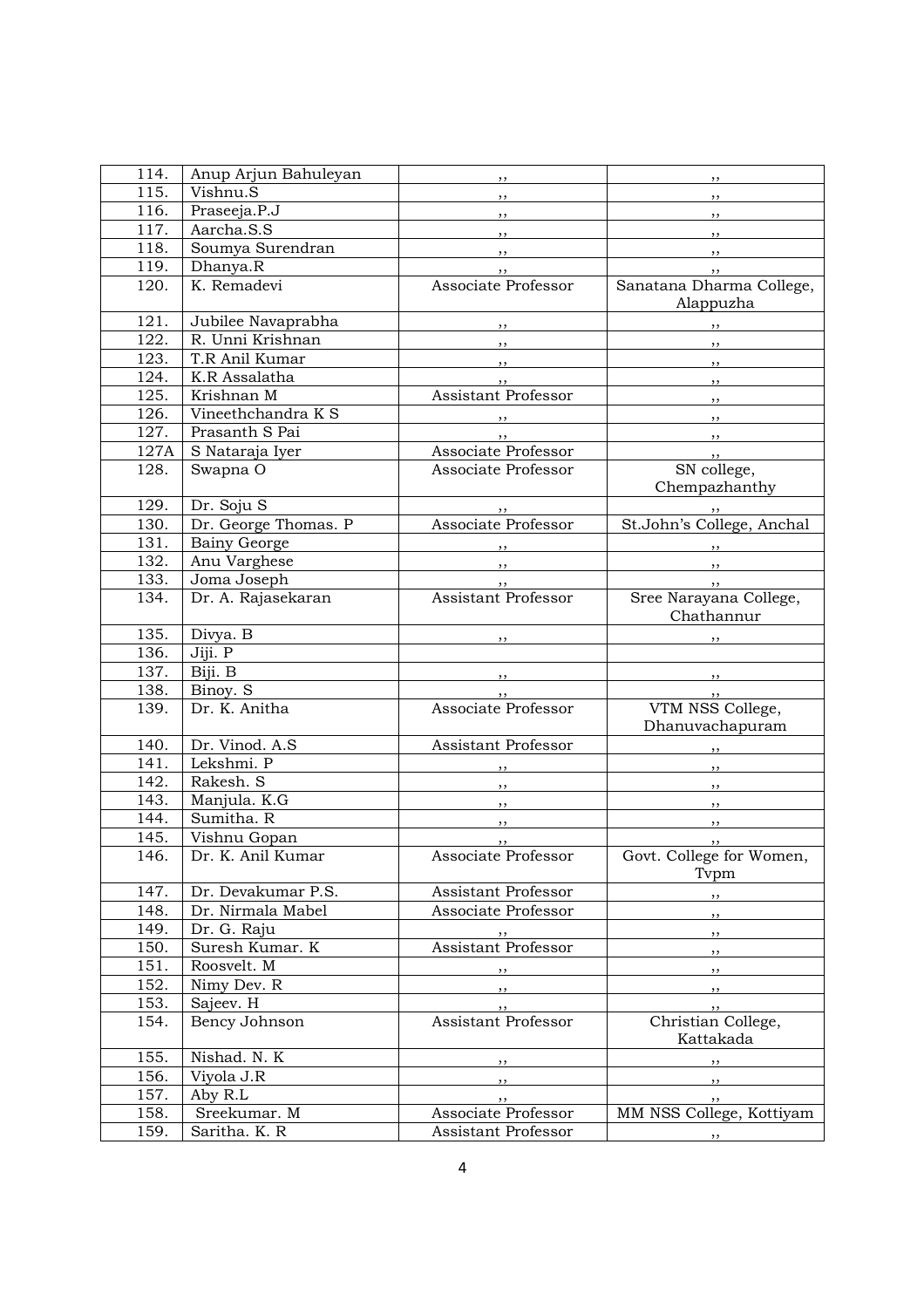| 160. | Kavitha. L           | $, \,$                     | $, \, \,$                                           |
|------|----------------------|----------------------------|-----------------------------------------------------|
| 161. | Chithra. P           |                            |                                                     |
| 162. | Dr.B Gopakumar       | HOD/Associate<br>Professor | , ,<br>NSS College, Pandalam                        |
| 163. | S.SunilChandan       | Assistant Professor        | $\overline{\phantom{a}}$                            |
| 164. | T R.Muthumon         | $, \,$                     | $\cdots$                                            |
| 165. | Akhil V              | $\overline{\phantom{a}}$   | $\overline{\phantom{a}}$                            |
| 166. | Divya Raj.G          | $\overline{\phantom{a}}$   | $\overline{\phantom{a}}$                            |
| 167. | Keerthi Krishna M    | $\overline{\phantom{a}}$   | $\overline{\phantom{a}}$                            |
| 168. | Dr.Asha R Nair       | $\overline{\phantom{a}}$   | $, \, \, \cdot$                                     |
| 169. | Ligi Jolly           |                            | , ,                                                 |
| 170. | Dr. Biju G.M         | <b>Assistant Professor</b> | Sree Narayana College,<br>Sivagiri, Varkala         |
| 171. | Jubilie. S. V        | $\overline{\phantom{a}}$   | $\overline{\phantom{a}}$                            |
| 172. | Lekshmi. J           | $, \, \, \cdot$            | $\cdots$                                            |
| 173. | Lekshmy Prasannan    | $\overline{\phantom{a}}$   | $\overline{\phantom{a}}$                            |
| 174. | Simu Rajendran       | $\overline{\phantom{a}}$   | $\overline{\phantom{a}}$                            |
| 175. | Sidhukumar N         | , ,                        | $, \, \,$                                           |
| 176. | Dr. T.G. Kalarani    | <b>Assistant Professor</b> | HHMSPB NSS College for<br>Women, Tvpm               |
| 177. | Aswathy. P           |                            | $\overline{\phantom{a}}$                            |
| 178. | Mahima C.V           | $, \, \cdot$               | $, \, \,$                                           |
| 179. | Dr. Suman Alexander  | Associate Professor        | St. Gregorios College,<br>Kottarakkara              |
| 180. | Dr. Sumi Alex        | Assistant Professor        | $\overline{\phantom{a}}$                            |
| 181. | Kevin Thomas Villoth |                            | $\overline{\phantom{a}}$                            |
| 182. | Arun Mohan           | $, \, \, \cdot$            | $, \, \, \cdot$                                     |
| 183. | Dr. T.P. Vijumon     | Assistant Professor        | TKMM College,<br>Nangiarkulangara                   |
| 184. | Divya P Bhadran      | , ,                        | $\overline{\phantom{a}}$ , $\overline{\phantom{a}}$ |

University Buildings<br>Thiruvananthapuram<br>Date: 08.08.2016

University Buildings **Dr. Jayaprakas. M** Thiruvananthapuram Registrar(i/c)/Returning Officer